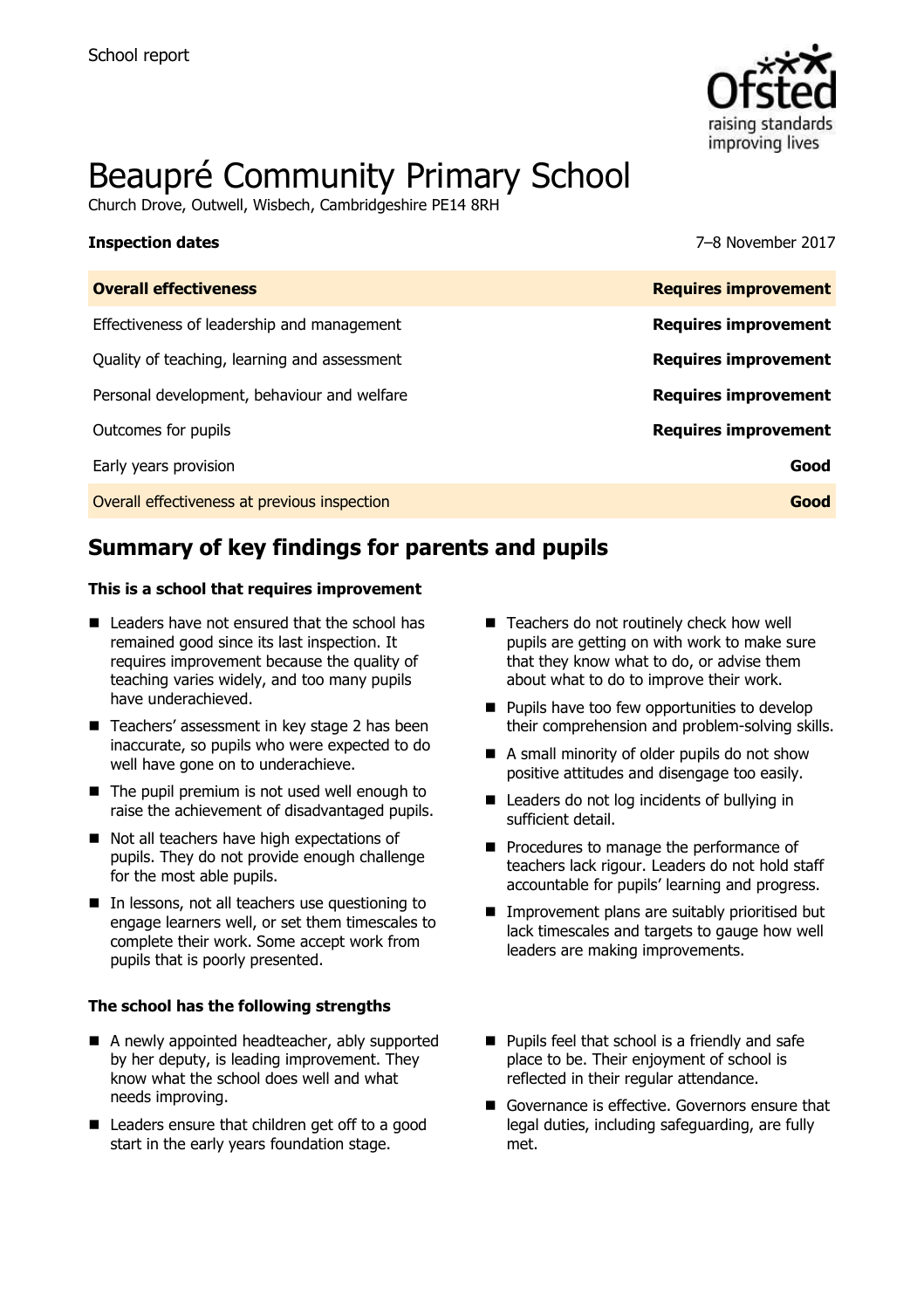

# **Full report**

### **What does the school need to do to improve further?**

- Gain much greater consistency in the quality of teaching, learning and assessment by:
	- all having high enough expectations of what pupils are capable of attaining
	- routinely posing questions that encourage all pupils to think hard
	- setting pupils clear timescales to complete their work neatly
	- making regular checks during lessons to ensure that pupils understand what they need to do
	- giving pupils regular advice on how well they are doing and what else they need to do to improve their work.
- Raise achievement throughout key stage 2 by:
	- providing pupils with more opportunities to apply their literacy skills in tasks that develop their comprehension skills, and more opportunities to apply their numeracy skills to solving real-life mathematical problems
	- improving the accuracy of teachers' assessments of pupils' progress so that all pupils, especially disadvantaged pupils and the most able, achieve what they are capable of attaining
	- setting aspirational targets to increase the proportion of most-able pupils who exceed national expectations in reading, writing and mathematics.
- Improve pupils' personal development, behaviour and welfare by:
	- ensuring that all pupils in key stage 2 remain on task during lessons and show positive attitudes to their learning
	- maintaining discrete records of all forms of bullying to enable leaders to spot patterns and trends, and inform their actions to prevent it from happening.
- Improve the leadership and management of the school by:
	- targeting pupil premium funding far more effectively to enable disadvantaged pupils to achieve as well as others do nationally
	- adding much greater rigour to the school's procedures for managing the performance of teachers and holding them to account for the progress made by the pupils they teach
	- including clear timescales and measurable targets in the school's improvement plans to enable leaders and governors to monitor the rate of improvement made.

An external review of the use of the pupil premium should be undertaken in order to assess how this aspect of leadership and management may be improved.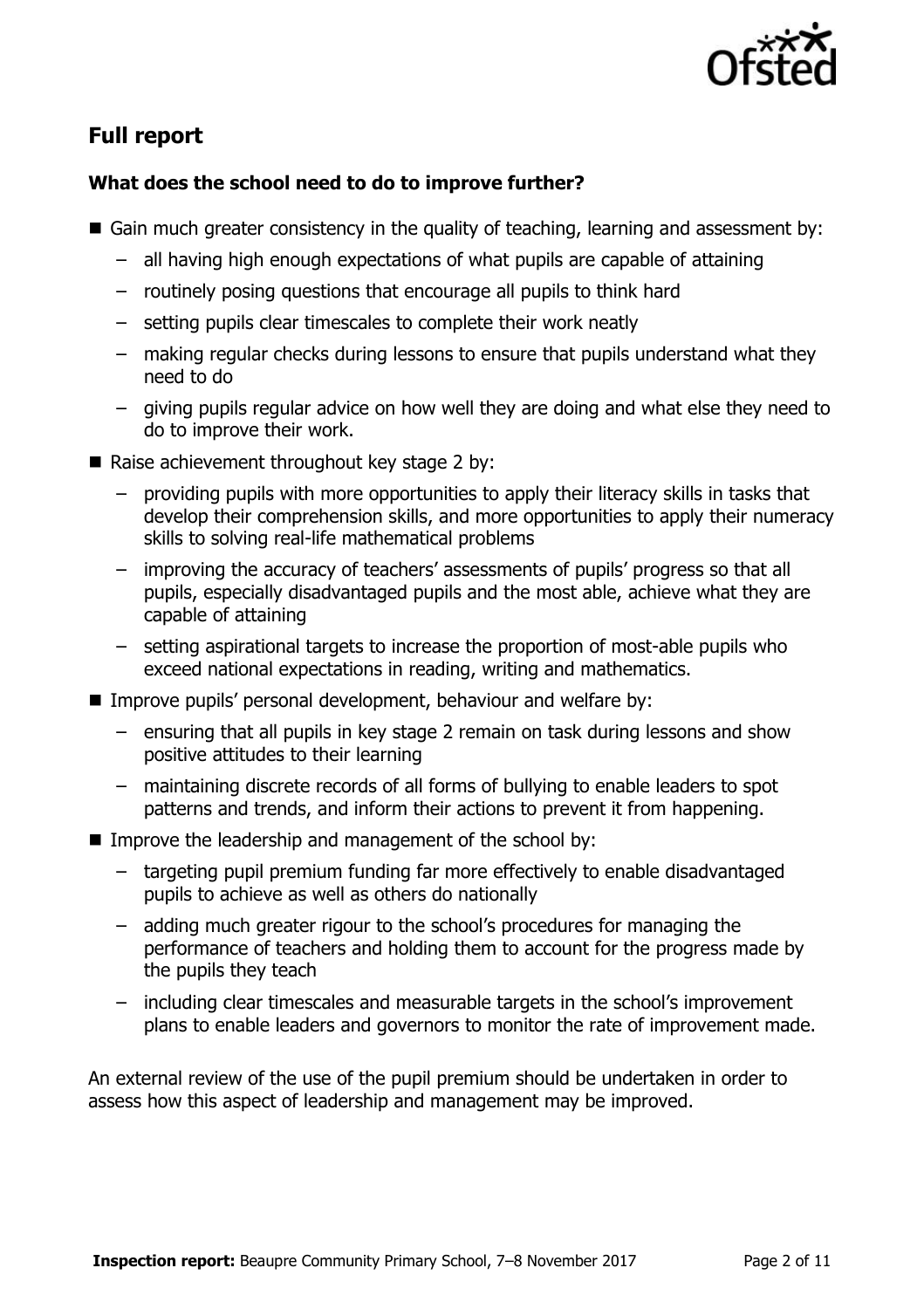

## **Inspection judgements**

### **Effectiveness of leadership and management Requires improvement**

- Leaders collate a wide range of information about pupils' progress, but have not rigorously checked the accuracy of the initial assessments made by teachers of pupils' progress. Results in national tests in 2017 showed that too many pupils in Year 6 who were expected to meet national standards did not do so. Pupils' progress in reading, writing and mathematics was particularly low.
- Leaders' use of the pupil premium had little impact on raising the achievement of disadvantaged pupils. Spending on additional support staff, a breakfast club and free access to a range of enrichment activities has not led to marked improvements in the outcomes achieved by disadvantaged pupils.
- Leaders have not ensured that the most able pupils in all key stages are sufficiently challenged and supported to achieve their very best. The proportions of pupils in key stage 2 attaining at a greater depth in writing and in mathematics remain low.
- Leaders' monitoring and evaluation of teaching and learning have not ironed out several inconsistencies in key stage 2. Procedures to manage the performance of teachers are not sufficiently robust. Most teachers have been awarded salary increases in the past, even though pupils have not made enough progress. Plans are in place to strengthen these procedures this term by setting teachers much more rigorous targets linked to pupils' achievement.
- Leaders' evaluation of the school's current effectiveness is honest and accurate. Revised plans to raise achievement are suitably prioritised. However, they do not have enough clear timescales and measureable targets to enable senior leaders and governors to gauge the rate of improvement made.
- The previous leader of the early years foundation stage became the headteacher in September 2017. She knows the school well, and its strengths and what needs improving. In a short space of time, she has galvanised her staff who are working effectively as a team. Staff morale is high and all teachers and support staff understand the raised expectations of them.
- The curriculum is broad and balanced, but leaders feel that it is time to review it this year to ensure that it is suitably matched to pupils' different needs and interests. It is complemented by a wide range of enrichment activities, including a termly school newspaper, library club, music and choir, and a biannual residential experience to develop teamwork in outdoor and adventurous activities.
- $\blacksquare$  The physical education (PE) and sport premium is used effectively to pay for a sports coach to teach PE lessons alongside staff, and provide additional sporting activities at lunchtimes. Some pupils and their parents feel that further scope exists to develop more sporting activities after school.
- Responses to Ofsted during the inspection and the school's own recent survey confirm that parents and carers are overwhelmingly supportive of the school and its new leaders.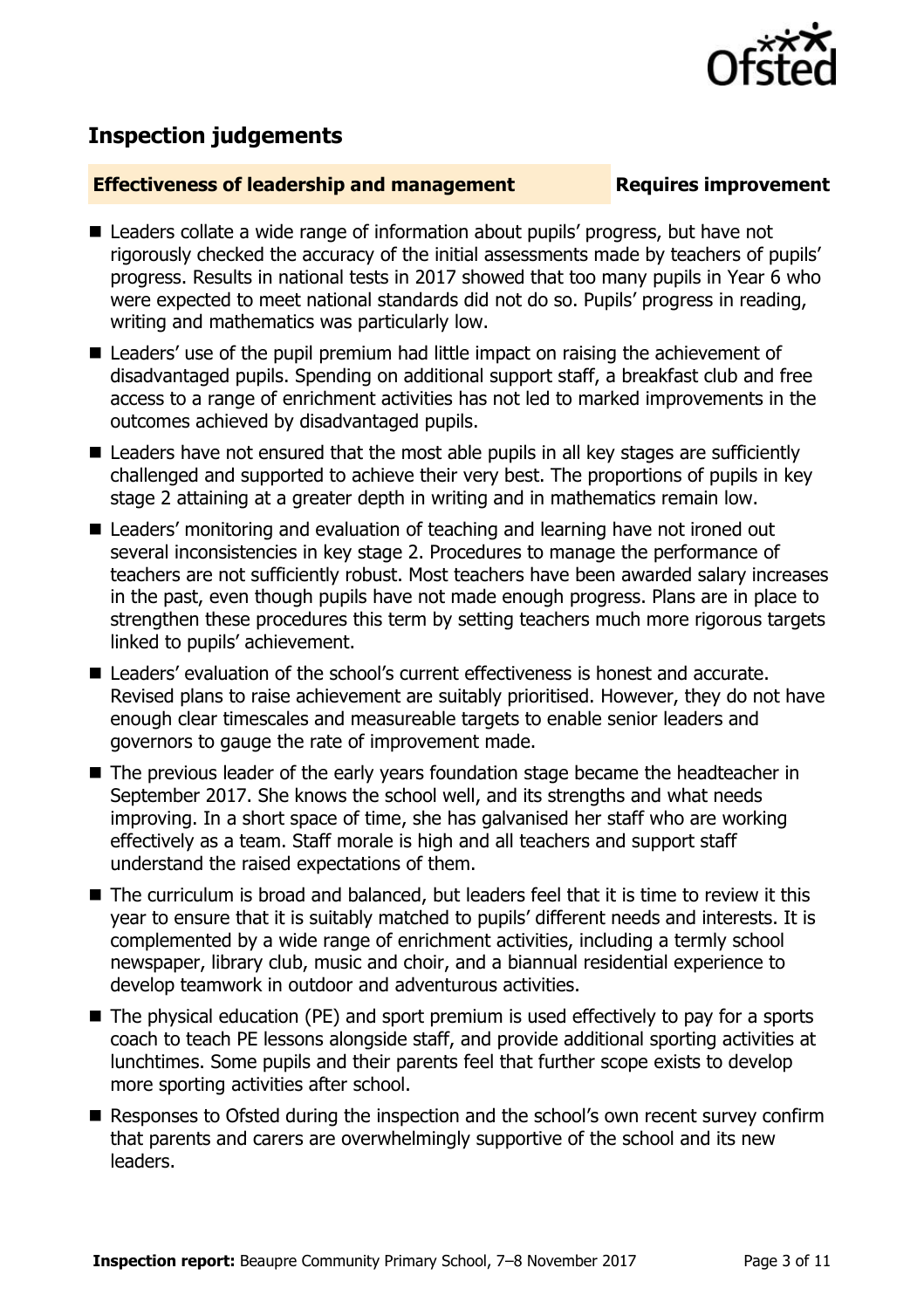

#### **Governance of the school**

- Governors ask challenging questions of senior leaders, such as, 'What went wrong in 2017?' However, minutes of their most recent meeting shows that discussions about the progress made against the school's plans for improvement were limited.
- Governors have an accurate understanding of the school's performance. They know that the outcomes achieved last year were not good enough and are committed to supporting new leaders to make improvements.
- Governors are well organised and meet all of their statutory duties. They make regular visits to the school. A nominated governor carries out termly checks of the school's safeguarding procedures.
- Governors acknowledge the need for an external review of the pupil premium. They recognise that this will help them to determine better ways of making the muchneeded improvements to the outcomes achieved by disadvantaged pupils.

### **Safeguarding**

- $\blacksquare$  The arrangements for safeguarding are effective.
- All staff receive annual training in safeguarding including training on the 'Prevent' duty.
- All the necessary checks are made when recruiting new staff to work with children.
- The site is safe and access to school buildings is controlled effectively.
- The single central record is suitably maintained and checked periodically.
- **Policy and procedures to protect pupils from harm are well established. Two designated** leads for safeguarding work together to maintain pupils' safety and welfare. All concerns are followed up and recorded systematically.

#### **Quality of teaching, learning and assessment France Requires improvement**

- The headteacher is working with the local authority to monitor teaching and moderate the quality of pupils' work. Staff have visited local schools to observe and share good practice, and this is beginning to lead to improvement.
- **Inspectors found that teaching varies widely. It is generally more effective in Reception** and key stage 1, than in key stage 2. Not all teachers have high expectations of pupils, including the way they present their work. Questions are targeted effectively at individual pupils, but do not engage all pupils in learning.
- Too often, pupils are left to work steadily at their own pace, without clear timescales to complete their work. Not all teachers make regular checks as pupils work on tasks, to see whether they understand what they are doing and are working hard enough.
- In mathematics, pupils learn well when teachers model different methods of calculation and provide work matched to their different abilities. Inspectors noted only a few opportunities for pupils to apply their numeracy skills in problem-solving activities or in mathematical tasks related to everyday life.
- Topic books show that pupils have regular opportunities to write at length. However,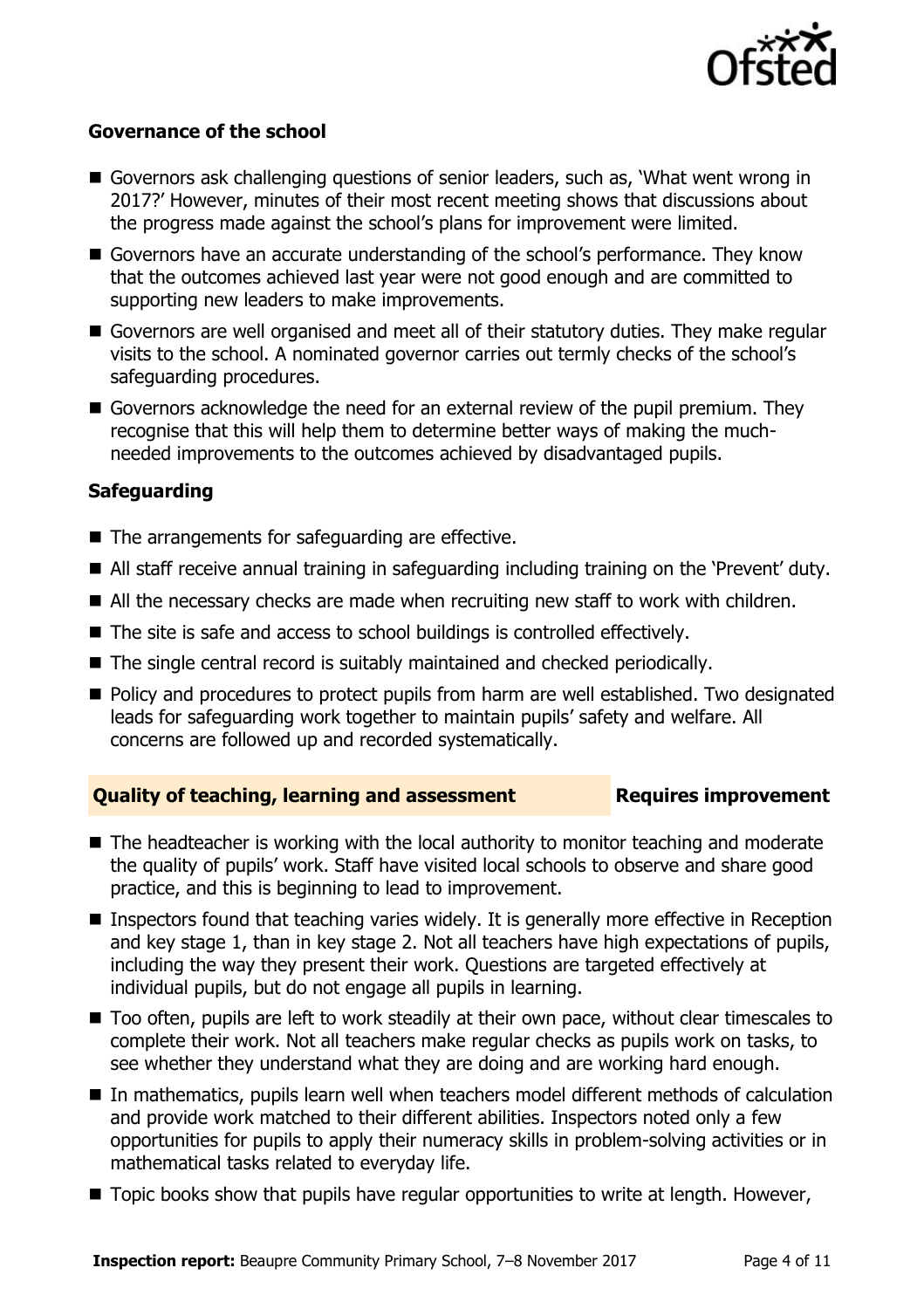

pupils do not have enough opportunities to apply their reading and writing skills. Leaders' analysis of recent test papers shows that pupils' comprehension skills are under-developed. Curriculum plans have been altered to improve this.

- Most teachers manage pupils' behaviour well. Good relationships and lots of praise are evident in all classes. Teaching assistants show great patience and understanding when working with pupils who have special educational needs (SEN) and/or disabilities and have a good understanding of how to support their learning.
- Where teaching is most effective, teachers make learning fun and enjoyable. They plan learning suited to the different abilities of all learners, including the most able. Teachers know how to manage group-work well. Pupils are confident to work by themselves and in small groups for extended periods of time. The most able are given challenging work to do and, when they are ready, can choose more challenging extension activities to do. This good practice has not been shared across all classes.

#### **Personal development, behaviour and welfare Fig. 2.1 Requires improvement**

#### **Personal development and welfare**

- The school's work to promote pupils' personal development and welfare is good.
- This is an inclusive school that welcomes pupils from a range of backgrounds and who have different needs. This includes pupils who have high levels of SEN and pupils who have been excluded from other local schools. All staff go out of their way to provide pupils with a safe, stimulating and vibrant environment in which to learn.
- Overall attendance is above average. Very few pupils are regularly absent from school.
- Weekly assemblies are used well to reinforce the expectations of pupils and to promote the school's values of being caring and supportive towards each another. Opportunities to pray and sing together with staff are enjoyed fully by pupils.
- **Pupils feel valued and listened to. They use their school council to share their views** with school leaders about what can be done to improve parts of the school.
- Displays within and outside each classroom highlight what staff do to engage pupils fully in school life and celebrate their work. Pupils are rightly proud of the work on display. They talked enthusiastically about their roles as house leaders, library assistants and class ambassadors, and their recent fundraising activities. Mini-projects to promote their health and well-being are celebrated well using photographs and displays made by pupils. These and other curricular and enrichment activities add significantly to pupils' good spiritual, moral, social and cultural development.

#### **Behaviour**

- The behaviour of pupils requires improvement.
- School records show very few incidents of poor behaviour. Three pupils were excluded temporarily from school last year. Despite their careful handling, a very small minority of pupils who have particular social, emotional and behavioural needs account for almost half of the incidents recorded so far this term.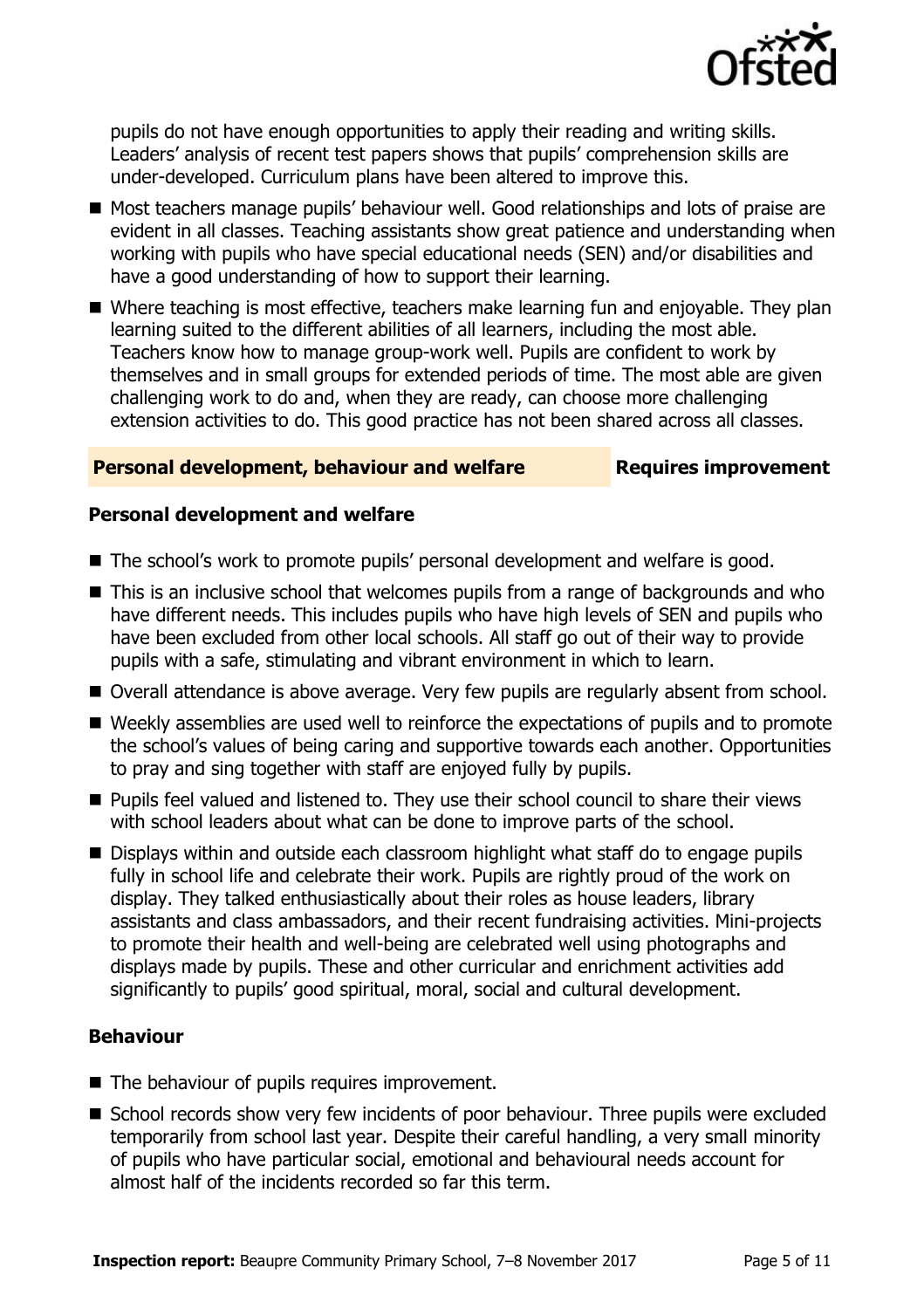

- Not all pupils display positive attitudes in lessons. Most pupils remain on task, but when teaching fails to retain their interest a few, particularly older boys, easily lose interest. They remain well behaved, but their progress slows as they disengage from learning.
- **Pupils who met with inspectors said that they know how to keep safe online. They said** that some bullying does occur, mostly name-calling and pushing. However, these incidents are uncommon. When they do occur, pupils feel that if they approach an adult they will help them to stop it. Staff do not record incidents reported to them discretely in a bullying log, to help them to prevent them from happening again.
- Throughout the inspection, pupils were well behaved, pleasant and well mannered. Pupils know each other well and look after each other. At playtimes, older pupils ensure that younger pupils are cared for and have friends to play with.

### **Outcomes for pupils Requires improvement**

- Leaders have not ensured that all pupils achieve well enough. Overall outcomes at the end of key stage 2 have declined since the last inspection.
- In key stage 2, pupils do not make enough progress from their starting points. Last year, the proportion of pupils in Year 6 attaining the expected standards in reading, writing and mathematics was low.
- Results in national tests at the end of the key stage show that pupils' progress in reading declined further, and the good progress in writing made by pupils in the past was not sustained. Progress in mathematics declined significantly and was particularly low.
- The proportion of most-able pupils attaining at a greater depth in reading, writing and mathematics by the end of Year 6 improved slightly in 2017, but remained below average. Expectations of these pupils are not high enough. Not all staff provide sufficiently challenging work for them to do. Aspirational targets are not set for increasing the attainment of most-able pupils.
- Over the past two years, disadvantaged pupils have not made enough progress in reading, writing and mathematics. Very few most-able disadvantaged pupils have exceeded the expected standards. Last year, the number of disadvantaged pupils in the Year 6 class was low, preventing any meaningful comparisons with the results achieved by all pupils nationally. However, leaders acknowledge that much more needs to be done with the additional funding that the school receives to improve the outcomes achieved by these pupils.
- The good start made by children in the Reception class is built on in Years 1 and 2, where pupils make good progress. Overall attainment at the end of key stage 1 was above average in reading, writing and mathematics in 2017.
- This year, leaders have deployed the school's pupil premium practitioner more effectively to coordinate suitable interventions based on individual pupils' needs, and to monitor the progress made by disadvantaged pupils at regular intervals. The impact of these revised interventions needs to be fully evaluated to ensure that they lead to improvement.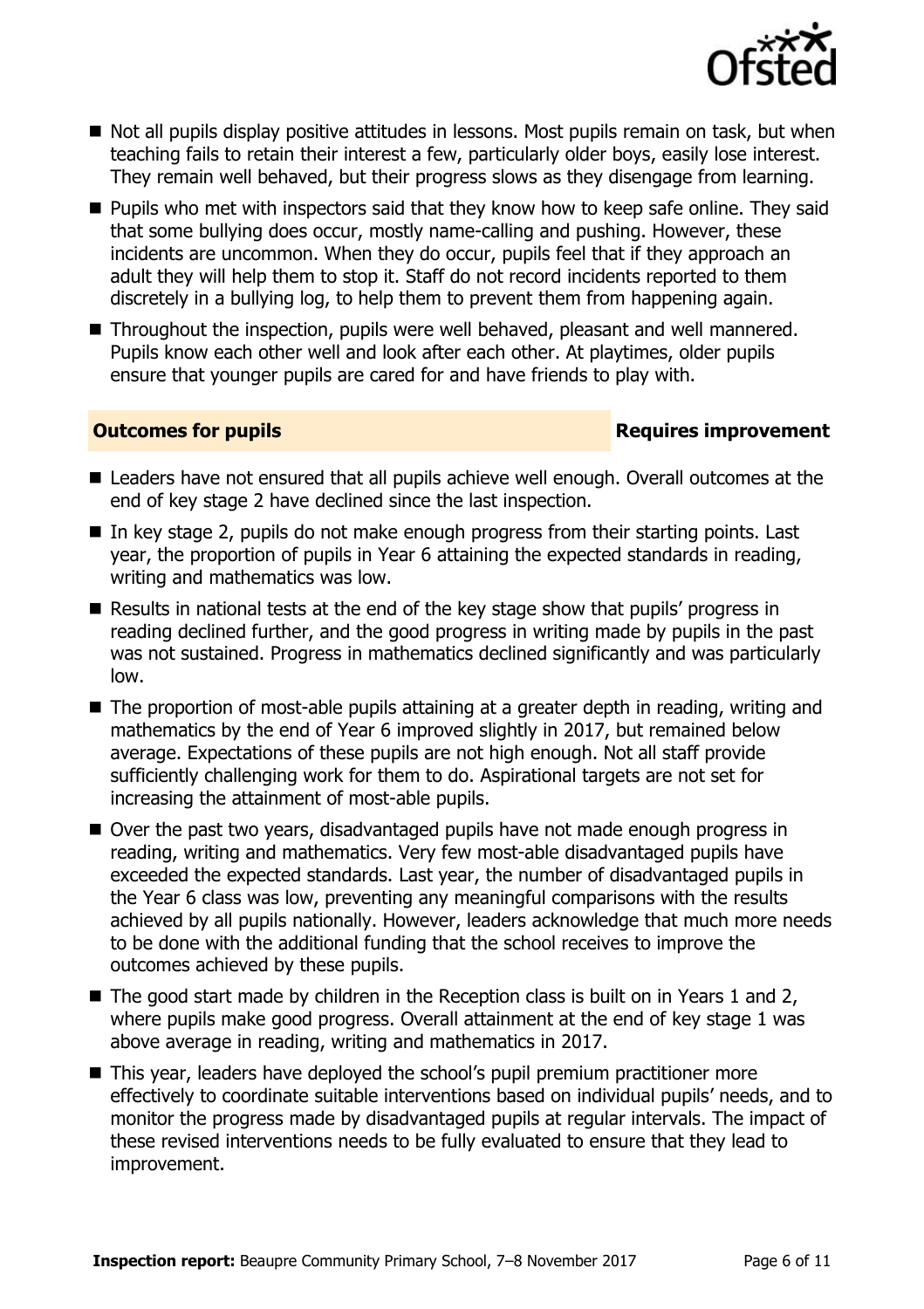

- Funding for pupils who have SEN and/or disabilities is used effectively to enable pupils to integrate fully into school life and to ensure that their academic and personal needs are met. Most of the funding is spent appropriately on additional staffing to support pupils in lessons and provide them with one-to-one support. Staff are particularly effective in re-engaging pupils who join the school at times other than the start of the year, often displaying challenging behaviour, or having poor attendance or significant gaps in their learning.
- **Pupils'** reading logs show that they read regularly. Despite the lack of progress in reading evident in recent results, reading is popular with pupils and is generally taught well. Phonics teaching is firmly established in key stage 1. Results in phonics and in reading in key stages 1 and 2 were above average last year.
- Observations of teaching and scrutiny of pupils' work confirm that currently the majority of pupils are making progress, but this is largely dependent on the quality of teaching they receive. This year, leaders plan to assess pupils' progress each half term and meet with each teacher to review the progress being made by individual pupils. They feel that this will give them a much better overview of who is progressing well, and which pupils need prompt, additional support.

### **Early years provision Good Good**

- Well-established links with an independent nursery operating on the school site make the transition into Reception for the majority of children a smooth one. Children are welcomed by an established team of support staff and by a teacher newly appointed to lead the key stage.
- Children are kept safe. Staff know them well. Their behaviour is good. The classroom and the outdoor area are bright, stimulating and safe environments for children to learn and play together.
- Teaching is good. A blend of teacher-led learning and child-initiated play ensures that children settle quickly and make good progress. Individual children are guided in their learning and have opportunities to rehearse skills by themselves and with staff. Good links are made between learning activities introduced in the classroom and active learning and play activities outdoors, to reinforce children's early use of numbers and letters.
- Phonics teaching is effective. Learning is made fun so that children actively engage in practising letters and sounds. Staff question children's understanding effectively. For example, children were asked to find pictures on the independent writing table which identified the right letters and sounds they had been learning. At times, however, questioning does not fully challenge the most able children.
- Children are well prepared for the next stage of their education. Over the past two years, an above-average proportion of children have achieved a good level of development.
- Currently, all children, including disadvantaged children, continue to make good progress. Their writing books show evidence of good progress since the start of this year, including early development of sentences and cursive letter formation. The most able pupils know how to use capital letters.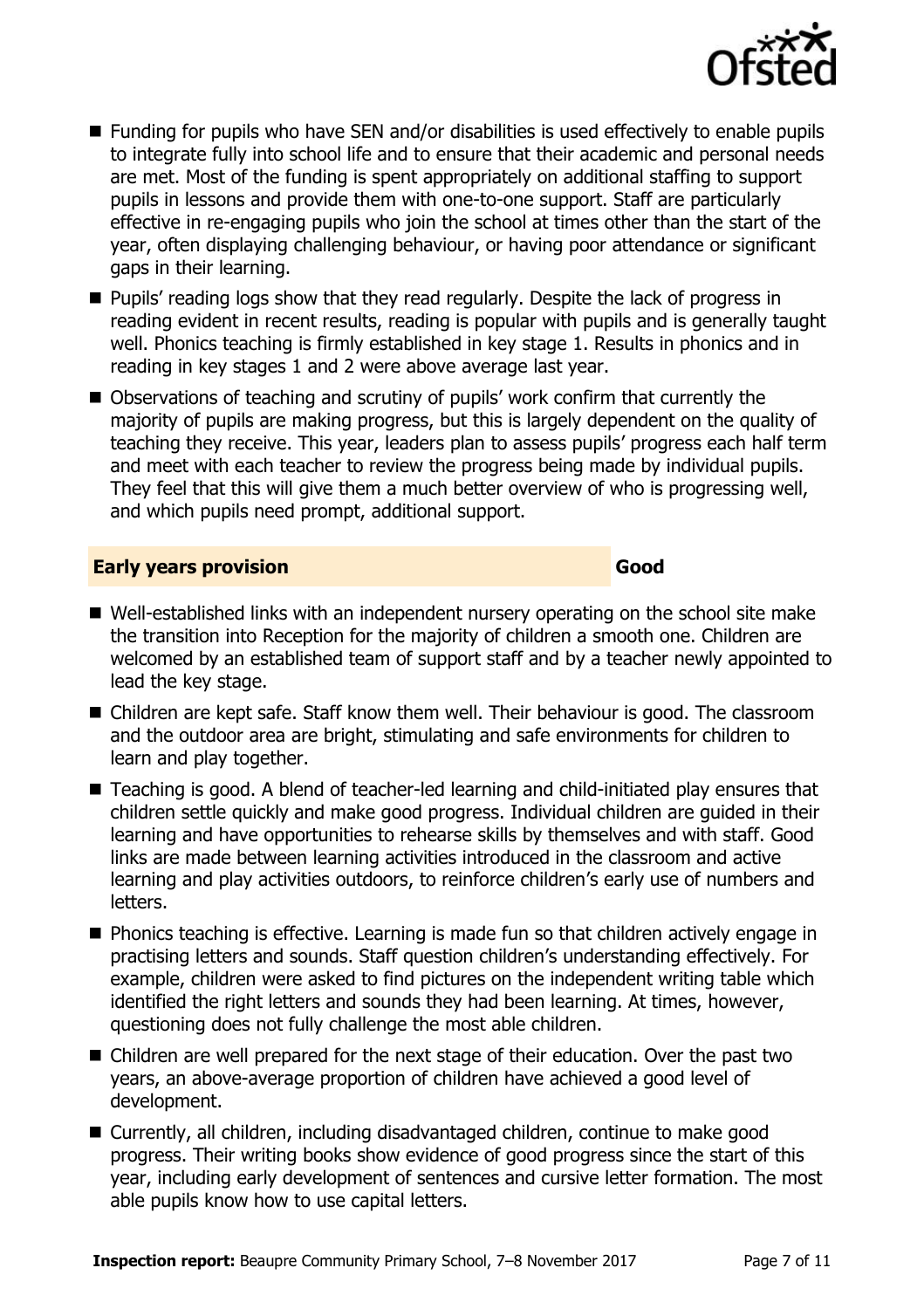

Good links with parents and carers ensure that they are well informed about their child's development and well-being.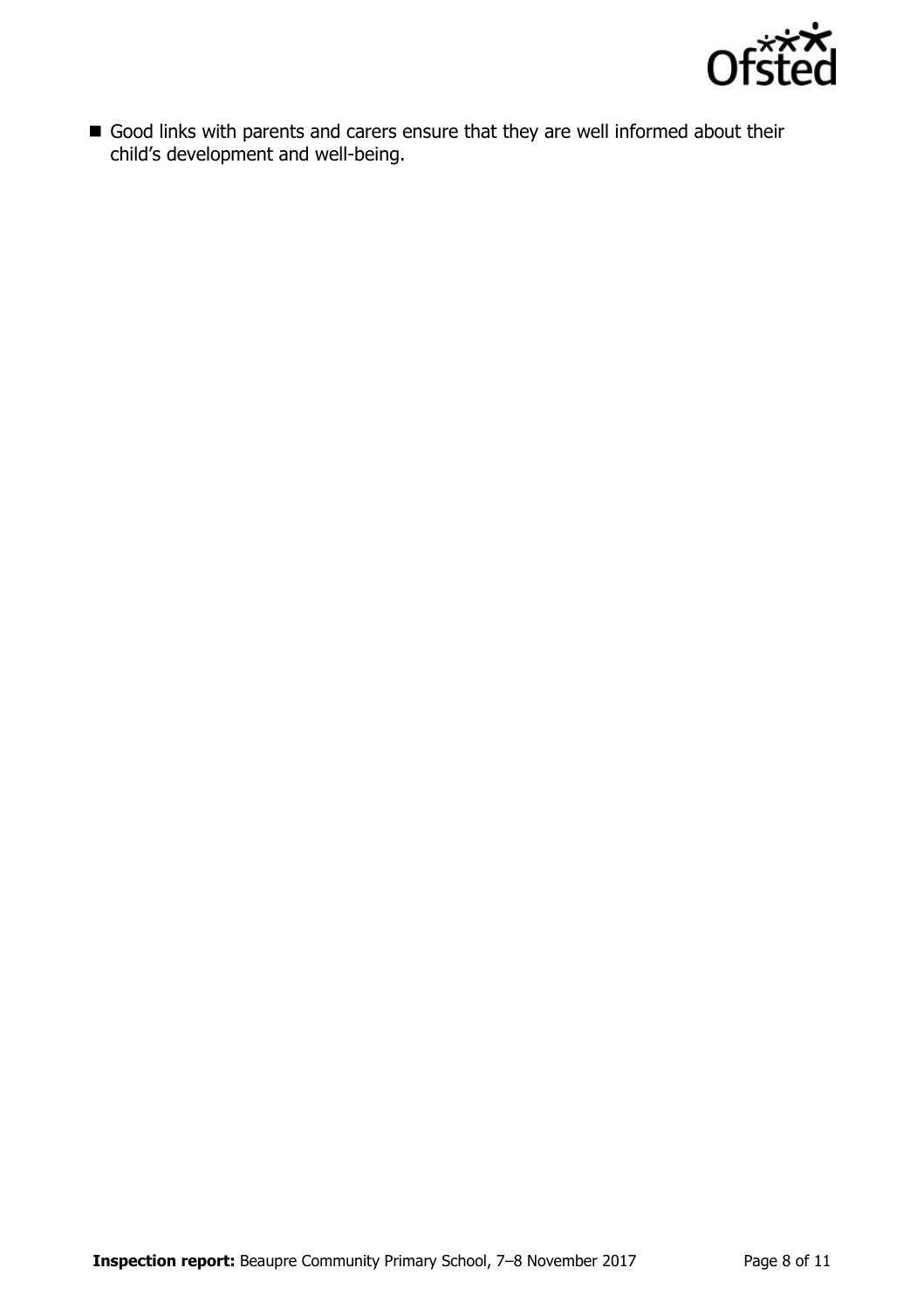

# **School details**

| Unique reference number | 110643         |
|-------------------------|----------------|
| Local authority         | Cambridgeshire |
| Inspection number       | 10036155       |

This inspection was carried out under section 8 of the Education Act 2005. The inspection was also deemed a section 5 inspection under the same Act.

| Type of school                      | Primary                     |
|-------------------------------------|-----------------------------|
| School category                     | Community                   |
| Age range of pupils                 | 4 to 11                     |
| <b>Gender of pupils</b>             | Mixed                       |
| Number of pupils on the school roll | 207                         |
| Appropriate authority               | The governing body          |
| Chair                               | Jo Pallett                  |
| <b>Headteacher</b>                  | Michelle Munday             |
| Telephone number                    | 01945 772439                |
| Website                             | www.beaupreprimary.co.uk/   |
| Email address                       | office@Beaupre.cambs.sch.uk |
| Date of previous inspection         | 1-2 July 2014               |

### **Information about this school**

- The school meets requirements on the publication of specified information on its website.
- The large majority of pupils are White British. Very few are from minority ethnic backgrounds.
- The proportion of pupils eligible for the pupil premium is below average.
- The proportion of pupils who have SEN and/or disabilities, including those who have an education, health and care plan, is below average.
- A new headteacher has led the school since September 2017.
- An experienced governor took over as chair of the governing body this year.
- The school meets the government's current floor standards.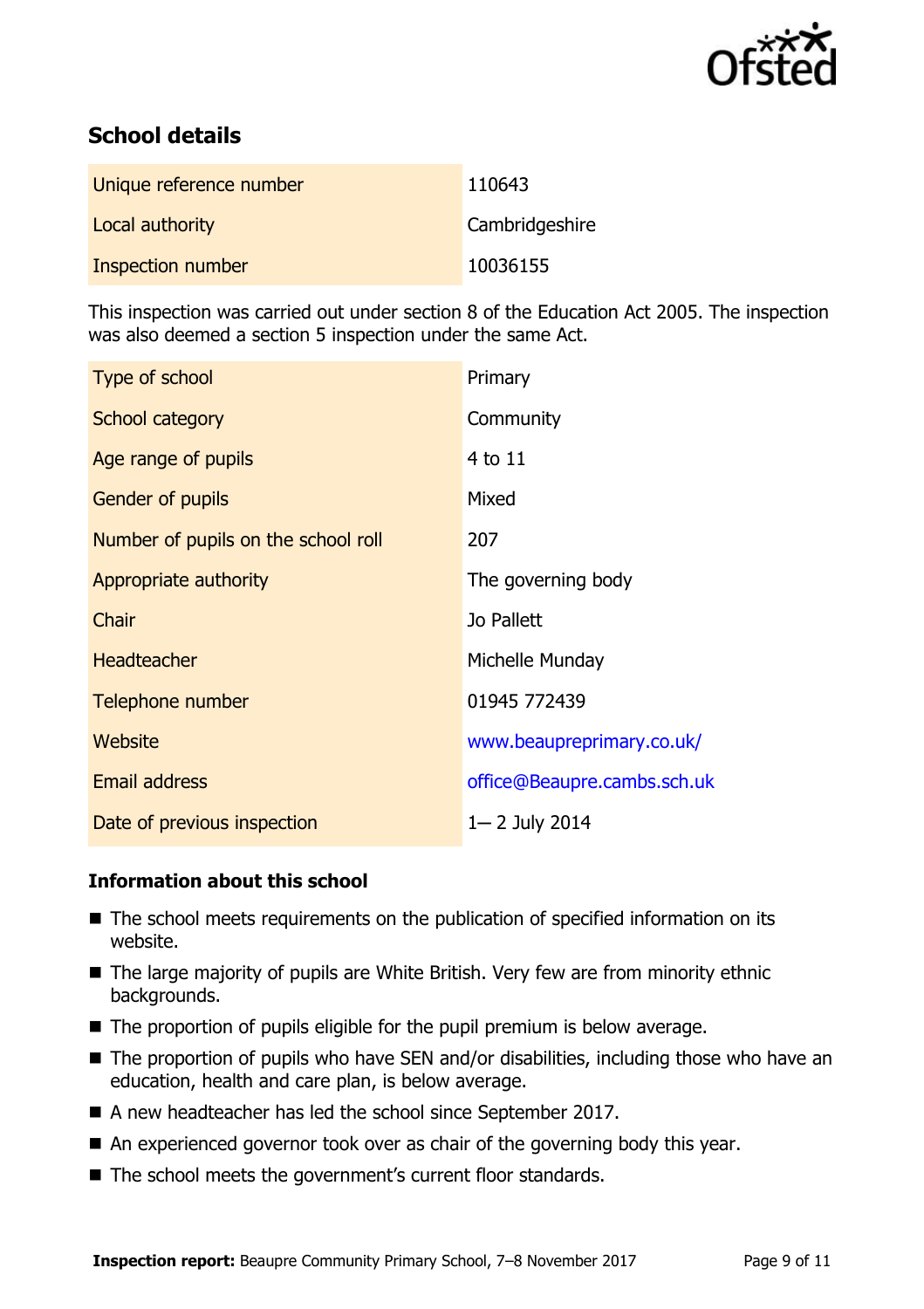

# **Information about this inspection**

- Inspectors observed all teachers at work in lessons. They visited assembly and carried out a learning walk to gauge the quality of pupils' spiritual, moral, social and cultural education.
- They held meetings with leaders and teachers, a newly qualified teacher, four members of the governing body, a representative of the local authority, and the school council.
- Inspectors observed the school's work. They looked at safeguarding and child protection policies and procedures, self-evaluation and improvement planning, minutes of meetings of the governing body, records of pupils' attendance and other information provided by school leaders.
- Inspectors scrutinised pupils' books in lessons. They considered 10 free texts sent by parents during the inspection, 13 responses to Ofsted's online questionnaire, Parent View, and 56 responses to a survey of parents' views, led by the school. They also considered four responses from staff. The pupil questionnaire was not used by school leaders.

### **Inspection team**

| John Mitcheson, lead inspector | Her Majesty's Inspector |
|--------------------------------|-------------------------|
| <b>Robert Greatrex</b>         | <b>Ofsted Inspector</b> |
| Jane Dooley                    | <b>Ofsted Inspector</b> |